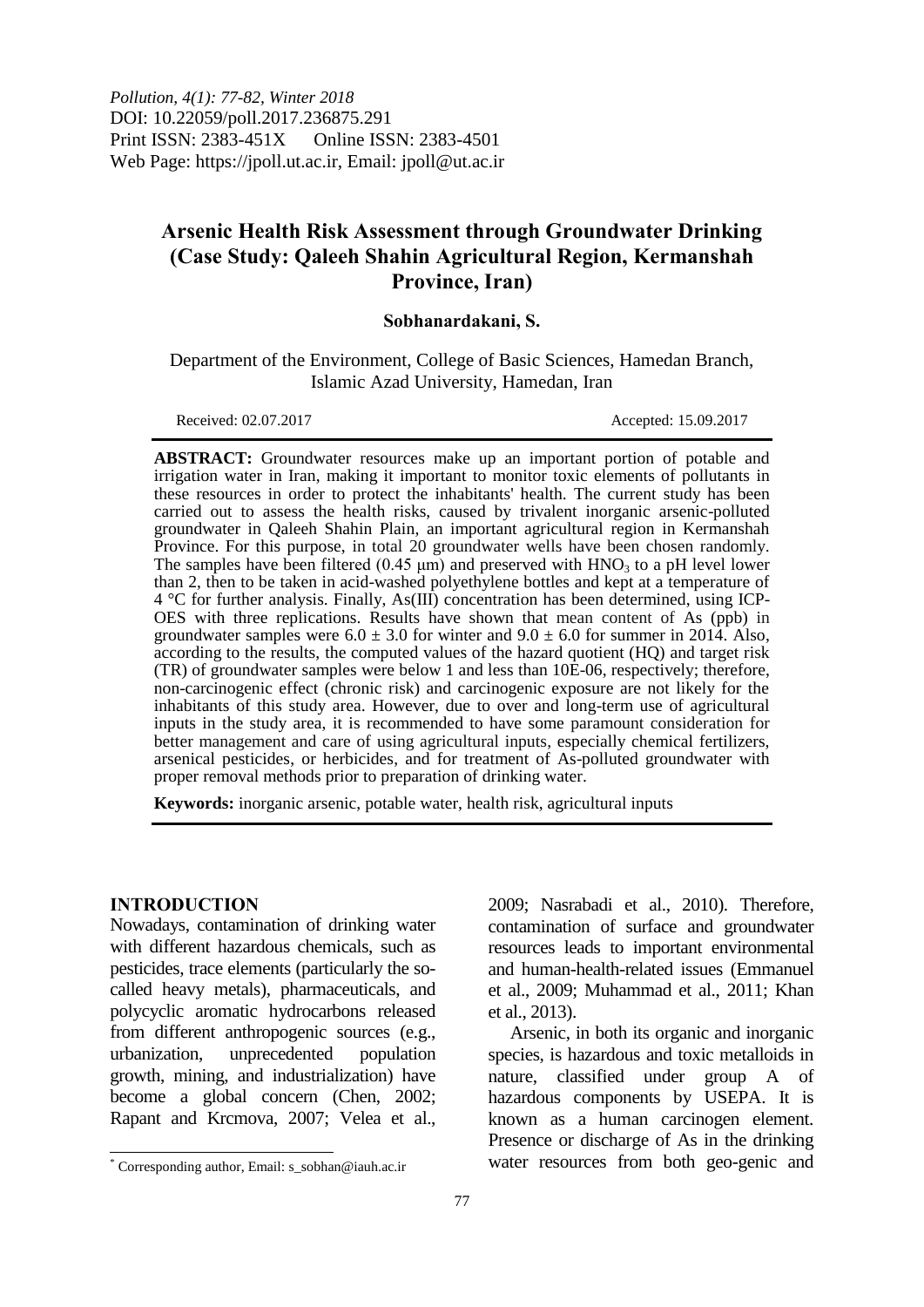anthropogenic sources (Bissen and Frimmel, 2003; Baig et al., 2009). Arsenate  $(AsO<sub>4</sub><sup>-3</sup>)$ and arsenite  $(AsO<sub>3</sub><sup>-3</sup>)$  is the most common inorganic species of As present in natural water system, considered more toxic than organic species of this element (Hall et al., 1999; Bissen and Frimmel, 2003; Pizarro et al., 2003; Lim et al., 2007).

Long-term exposure to As especially through drinking contaminated water can cause serious health problems, such as increased potentiality for lung, liver, kidney, bladder, and skin cancer, gangrene, hypertension, melanosis, hyperkeratosis, skin lesion, and peripheral vascular disease (Josef et al., 2007; Fatmi et al., 2009; Nguyen et al., 2009; Rahman et al., 2009; Muhammad et al., 2011).

Additionally, through contamination of surface and groundwater resources, Arsenic can also enter food chains, especially agricultural products (Arain et al., 2009; Rahman et al., 2009). Of course, the content of As in drinking water has been used to compute the potential health risk assessment including Daily Intake (DI), HQ, and TR (Nguyen et al., 2009; Kavcar et al., 2009). In the literature review, Liang et al. determined chronic poisoning health risks from drinking As-polluted water in the Pingtung Plain, Taiwan (Liang et al., 2016). Rasool et al. reported the health effects of chronic As exposure through consumption of groundwater resources in Punjab, Pakistan (Rasool et al., 2016). Also, Singh and Ghosh worked on the health risk via consumption of As-contaminated groundwater in Patna district, India (Singh and Ghosh, 2012). In another study, Muhammad et al. computed the health effects of chronic arsenic exposure from drinking groundwater in northern Pakistan (Muhammad et al., 2011).

Nowadays, more than 50% of world population, especially residents in arid regions, are dependent on groundwater for drinking or other usages (e.g., agricultural and industrial activities). Therefore, as human welfare is directly linked to water

quality, the health risk assessment from drinking contaminated water is a vital concern for mankind (Rasool et al., 2016).

Groundwater is one of the major sources of drinking water in the study area and thus it is important to assess the quality of groundwater with respect to contaminants. In this regard, the present study has been carried out to assess the health risk of As(III) through drinking groundwater resources of Qaleeh Shahin Plain during winter and summer in 2014, based on the hazard quotient and target risk.

# **MATERIAL AND METHODS**

The study was conducted in southeast Sarpol-e Zahab Township in Kermanshah Province, west of Iran. Qaleeh Shahin aquifer and irrigated farming in this region are 190  $km^2$  and 25  $km^2$  vast, respectively (Nazari and Sobhanardakani, 2015; Sobhanardakani and Nazari, 2016; Yari and Sobhanardakani, 2016)

In this study, according to the Cochran's sample size formula, groundwater samples were collected from 20 wells, distributed at different locations of Qaleeh Shahin Plain, based on different land use patterns, like agricultural and residential areas, in winter and summer of 2014. Figure 1 illustrates the sampling stations. The samples were taken in acid-washed 200 ml polyethylene bottles to avoid unpredictable changes in character as per standard procedures. The collected samples were filtered (Whatman no. 42), preserved with 6N of nitric acid (supra pure Merck, Germany), and keep at a temperature of 4 °C for further analysis (Sobhanardakani, 2016; Yari and Sobhanardakani, 2016). The analysis of As(III) content in water samples was performed using ICP-OES (Varian, 710- ES, Australia) with three replications at a wavelength of 188.98 nm. To check the accuracy of the analytical method, arsenic standard solution for ICP (Sigma-Aldrich, Germany) with different contents (0 ppb, 5 ppb, 10 ppb, 15 ppb, and 25 ppb) of this element was used for calibration.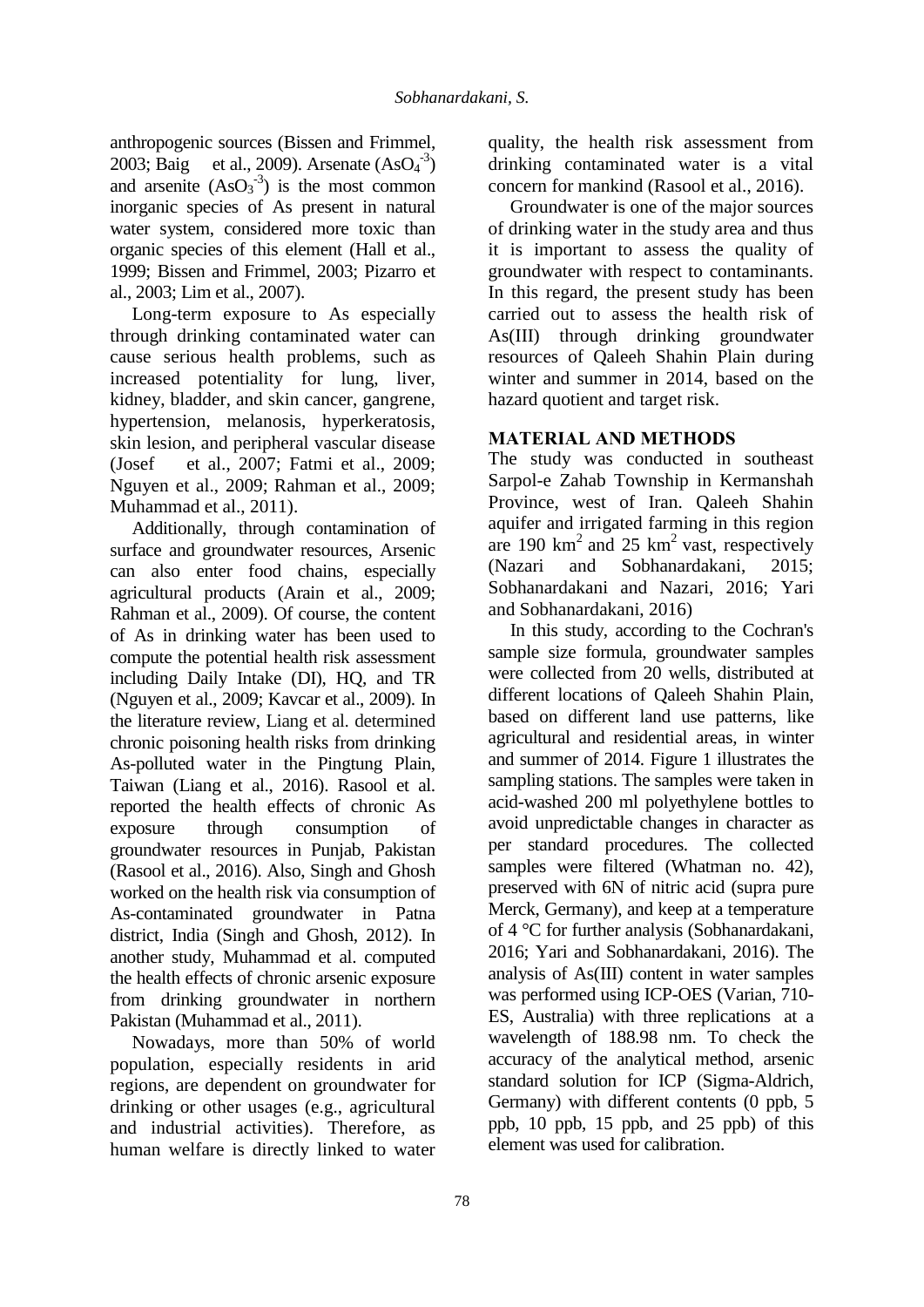

**Fig 1**. **Map of the sampling stations**

For calculating the Daily Intake of As(III), according to Equation 1, the model derives by the US EPA was used (Liang et al., 2016):

$$
DI = \frac{Cw \times IR}{Bw} \tag{1}
$$

Where DI stands for daily intake of As (mg/kg/day), with  $C_w$  and IR representing the content of As(III) in the groundwater (ppm) and daily water intake rate of an adult (1.5  $1$ /day), respectively. Also, the B<sub>w</sub> is the body weight (70 kg).

The study calculated Hazard Quotient for health risk assessment of noncarcinogenic exposure effects. In other words, HQ refers to the ratio of the potential exposure to a pollutant level at which no adverse health effects are expected according to Equation 2:

$$
HQ = \frac{DI}{RfD} \tag{2}
$$

Where RfD represents the oral reference dose of As (0.0003 mg/kg/day) (Liang et al., 2015). In this context, if HQ is above 1, a non-carcinogenic effect is considered to be possible. Also, if the calculated HQ is below 1, no adverse health effects are expected as a result of exposure to As.

Health risk from carcinogenic exposure was computed as a Target Risk (TR) that indicated that excess probability of contracting cancer over a lifetime of 70 years. The target risk was computed according to Equation 3:

$$
TR = \frac{DI \times EF \times ED \times CSF}{AT} \times 10^{-3}
$$
 (3)

In which EF and ED represent the exposure frequency (365 days) and exposure duration (30 years), respectively. CSF indicates the cancer slope factor (1.5 mg/kg/day); and AT is the average time for carcinogen during 70 years (25,550 days). Also, 10E-03 is a conversion factor. In this regard, if TR is less than 10E-06, the health risk of carcinogenic exposure is accepted (Liang et al., 2016).

The statistical analysis of the obtained results consisted of a first Kolmogorov-Smirnov test for normality, followed by the study of the variance homogeneity, using a One-way ANOVA. The statistical analyses were done using SPSS version 21.0 (SPSS Inc., Chicago, IL, USA) statistical package.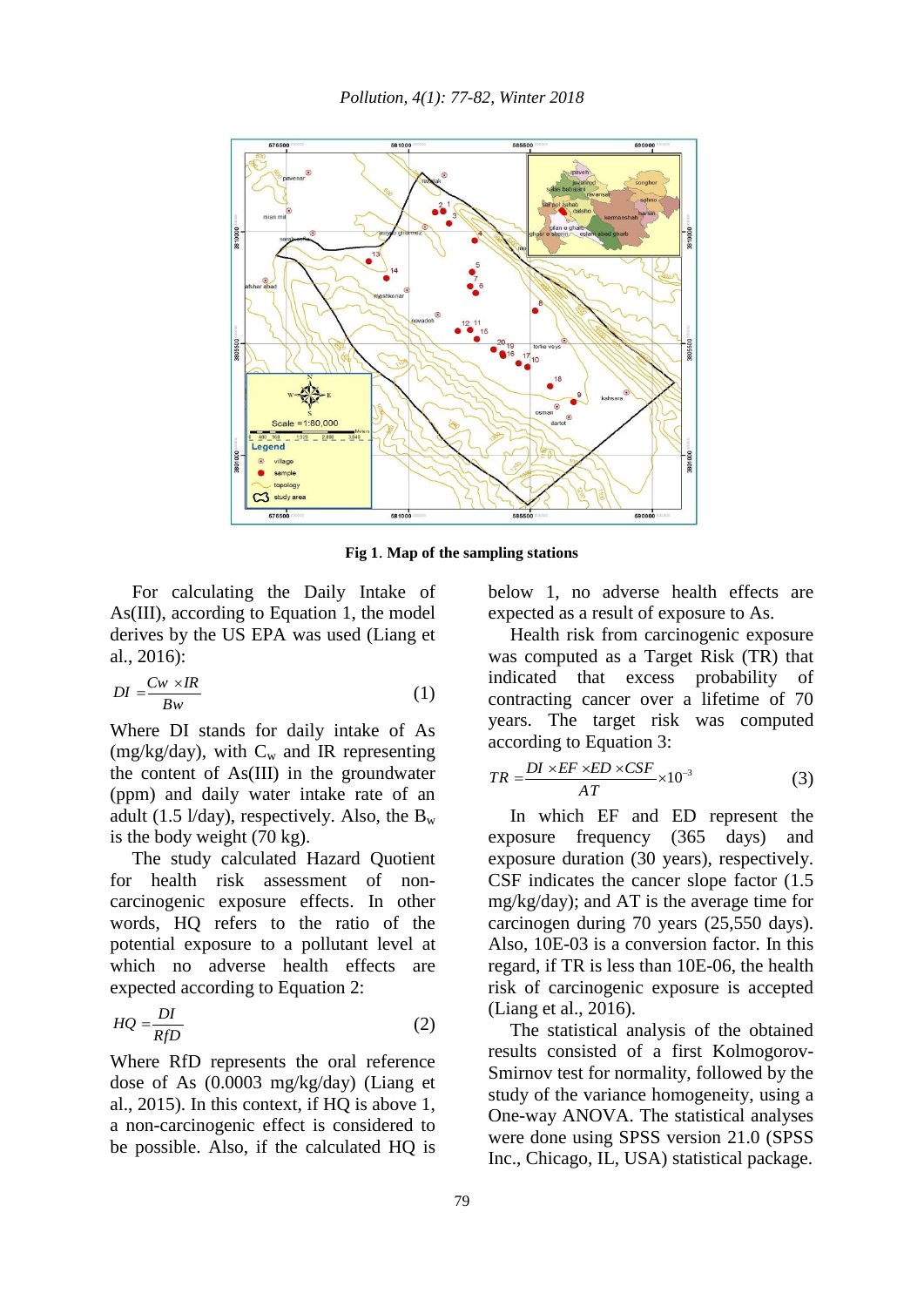#### **RESULTS AND DISCUSSION**

Table 1 gives As(III) contents in the groundwater samples, whose data show that all groundwater samples were contaminated with As(III). Among the analyzed samples, As (ppb) was seen to range from 1.0 to 10.0 for winter and from 2.0 to 23.0 for summer.

Comparing As(III) contents in the analysis of groundwater samples with Maximum Permissible Limits (MPL) (10.0 ppb) has been provided by WHO (Hudson-Edwards et al., 2005; Singh et al., 2014; Sobhanardakani et al., 2014), indicating that the mean content of As(III) in all samples, collected from winter and summer seasons was lower than MPL.

In addition, the HO values of As(III) in the groundwater samples, collected during both winter and summer seasons, were found less than 1, just as the TR values of this element in all groundwater samples were within the safe limits (TR < 10E-06).

**Table 1. Concentration of trivalent As (ppb) in groundwater samples, collected from Qaleeh Shahin Plain in winter and summer seasons**

| <b>Station</b>  | Winter        | Summer        |  |
|-----------------|---------------|---------------|--|
| $\mathbf{1}$    | 2.0           | 4.0           |  |
| 2               | 10.0          | 5.0           |  |
| 3               | 6.0           | 10.0          |  |
| 4               | 6.0           | 4.0           |  |
| 5               | 9.0           | 23.0          |  |
| 6               | 7.0           | 7.0           |  |
| 7               | 4.0           | 20.0          |  |
| 8               | 4.0           | 2.0           |  |
| 9               | 1.0           | 8.0           |  |
| 10              | 7.0           | 10.0          |  |
| 11              | 2.0           | 12.0          |  |
| 12              | 10.0          | 7.0           |  |
| 13              | 2.0           | 5.0           |  |
| 14              | 8.0           | 13.0          |  |
| 15              | 6.0           | 20.0          |  |
| 16              | 9.0           | 5.0           |  |
| 17              | 6.0           | 7.0           |  |
| 18              | 10.0          | 8.0           |  |
| 19              | 10.0          | 2.0           |  |
| 20              | 4.0           | 7.0           |  |
| Mean $\pm$ S.D. | $6.0 \pm 3.0$ | $9.0 \pm 6.0$ |  |

| Table 2. Non-carcinogenic and carcinogenic |
|--------------------------------------------|
| health risk of As(III) from drinking       |
| groundwater                                |

| <b>Season</b> | DI<br>(mg/kg/day) | TR       | HО   |
|---------------|-------------------|----------|------|
| Winter        | 1.37E-04          | 8.81E-08 | 0.46 |
| Summer        | 1.97E-04          | 1.27E-07 | 0.66 |

As one of the vital natural resources, water has been used for domestic, drinking, industrial, and irrigation purposes. People around the world, especially in dry and semidry regions, have used groundwater as a source of drinking water or other purposes such as irrigation and domestic usages. In this regard, it is important to note that almost 90% of the required water of Iran is provided from groundwater resources (Sobhanardakani et al., 2016). Therefore, it is very important to assess the groundwater quality for protection of the consumer health.

The chronic health hazards of As poisoning differs among individuals, populations, and geographic areas. The geographic variations can be attributed to differences in As levels of drinking water, quantities of water consumption, anthropometric characteristics (weight and height), and the starting age and duration of exposure to As-containing resources, including the drinking water, itself. Therefore, for variability of As content in groundwater, daily water intake rate and body weight are important required input parameters in the exposure and risk health models, presented in Equations (1) to (3) (Chen, 2014).

According to computed values of TR, the target risk values of the samples, collected in both winter and summer, were 8.81 E-08 and 1.27 E-07, respectively, being less than safety limits (10E-06); therefore, chronic poisoning health risks from drinking Aspolluted water does not threaten residents of study areas. These findings were in opposition to those of Liang et al., who reported that about 48% of the inhabitants of Pingtung Plain in Taiwan were under chronic poisoning health risks from drinking Aspolluted water (Liang et al., 2016).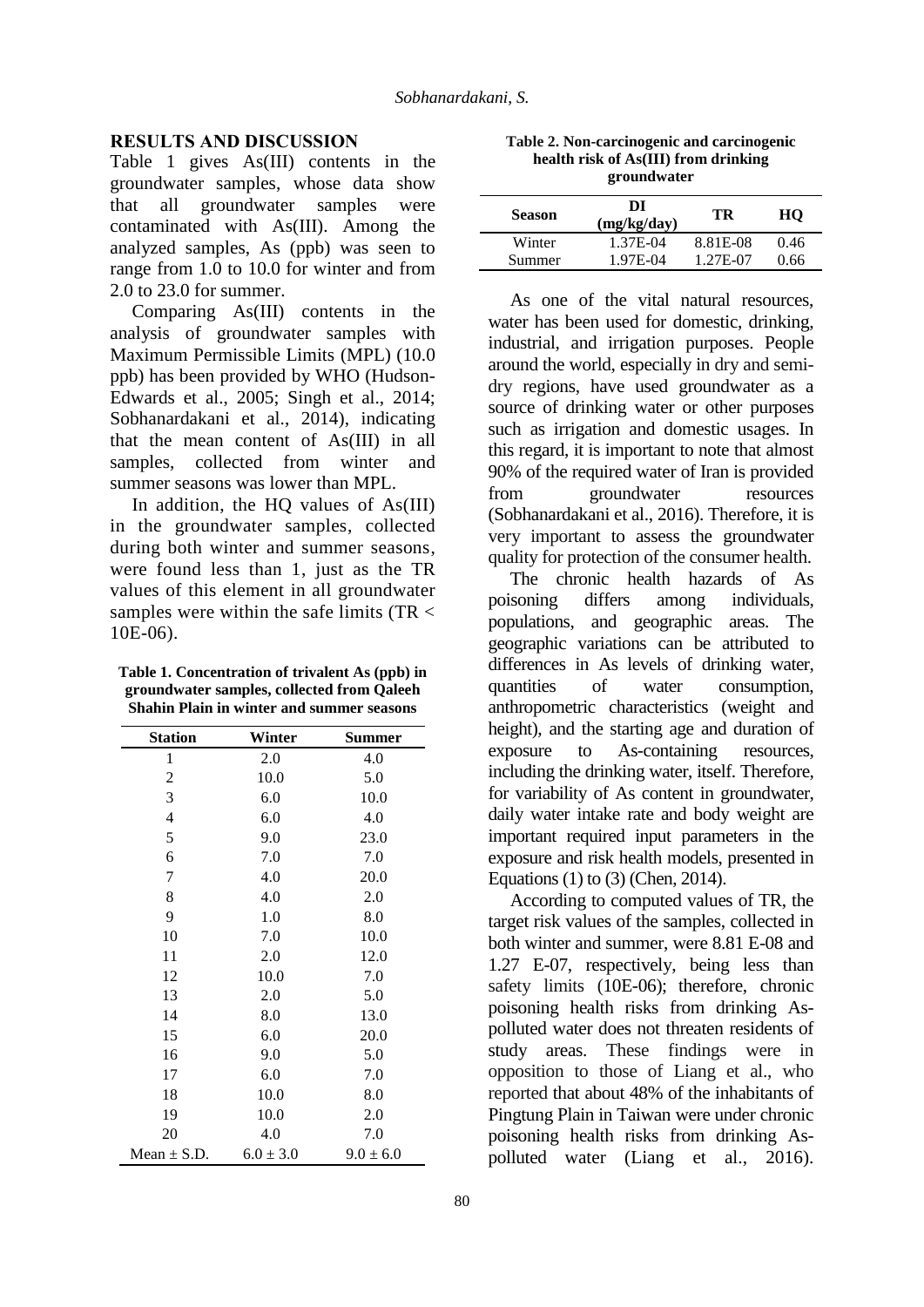Also, the results of another study showed that the mean values of HQ were greater than 1 and health effects of chronic As exposure occurred through consumption of groundwater resources in Punjab State, Pakistan (Rasool et al., 2016). Similar to previously mentioned studies, Singh and Ghosh reported that health risk occured through consumption of As-polluted groundwater in Patna district, India (Singh and Ghosh, 2012). The study of Singh et al. showed that the calculated Hazard Index (HI) in groundwater resources ranged from 0.9 to 10 and 10.40 to 40.47 for Vaishali and Bhagalpur, India, respectively (Singh et al., 2014). Also, Muhammad et al. found that since HQ value was below 1, there was no health effects of chronic As exposure from drinking the groundwater in Kohistan region, northern Pakistan (Muhammad et al., 2011). In another study Nguyen et al. reported that the 42% and 100% consumers of treated and untreated groundwater were under non-carcinogenic effect in Ha Nam province, Vietnam (Nguyen et al., 2009).

### **CONCLUSION**

This study was conducted to provide information on trivalent inorganic arsenic contents in groundwater resources of the Qaleeh Shahin Plain, Kermanshah Province, Iran, using the ICP-OES. Results confirmed clear accumulation of As(III) in the analyzed groundwater samples. Based on these results, the mean concentration of As(III) in all samples, collected from the study area, was lower than MPL (10.0 ppb). Also, despite the fact that computed values of HQ and TR of groundwater samples from Qaleeh Shahin Plain were below 1 and less than 10E-06 respectively, non-carcinogenic effect (chronic risk) and carcinogenic exposure were crossed out for the inhabitants of this study area; however, due to overuse of agricultural inputs in the study area, it is recommended to have paramount consideration for managing the use of agricultural inputs, especially chemical

fertilizers, arsenical pesticides, or herbicides, and for treatment of As-polluted groundwater with some proper removal methods prior to drinking the water.

## **Acknowledgement**

The author is grateful to the Hamedan Branch, Islamic Azad University for providing facilities to conduct and complete this study.

### **REFERENCES**

Arain, M. B., Kazi, T. G., Baig, J. A., Jamali, M. K., Afridi, H. I., Shah, A. Q., Jalbani, N. and Sarfraz R. A. (2009). Determination of arsenic levels in lake water, sediment, and foodstuff from selected area of Sindh, Pakistan: estimation of daily dietary intake. Food Chem. Toxicol., 47(1): 242-248.

Bissen, M. and Frimmel, F. H. (2003). Arsenic - a review. Part I: Occurrence, toxicity, speciation, mobility. Clean Soil Air Water, 31(1): 9-18.

Chen, J. (2002). Analysis of water environment in the Xinjiang arid region. Arid Environ. Monit., 16: 223-227.

Chen, C. J. (2014). Health hazards and mitigation of chronic poisoning from arsenic in drinking water: Taiwan experiences. Rev. Environ. Health, 29(1-2): 13-19.

Emmanuel, E., Pierre, M. G. Perrodin, Y. (2009). Groundwater contamination by microbiological and chemical substances released from hospital wastewater and health risk assessment for drinking water consumers. Environ. Int., 35(4): 718-726.

Fatmi, Z., Azam, I., Ahmed, F., Kazi, A., Gill, A. B., Kadir, M. M., Ahmed, M., Ara, N., Janjua, N. Z., Panhwar, S. A., Tahir, A., Ahmed, T., Dil, A., Habaz, A. Ahmed, S. (2009). Health burden of skin lesions at low arsenic exposure through groundwater in Pakistan, is river the source?. Environ. Res., 109(5): 575-581.

Josef, G., Thundiyil, Y., Smith, A. H. Steinmaus, C. (2007). Seasonal variation of arsenic concentration in wells in Nevada. Environ. Res., 104(3): 367-373.

Khan S., Shahnaz M., Jehan N., Rehman S., Shah M.T., Din I. 2013. Drinking water quality and human health risk in Charsadda district. Pak. J. Clean. Prod., 60: 93-101.

Liang, Q., Xue, Z. J., Wang, F., Sun, Z. M., Yang, Z. X. Liu, S. Q. (2015). Contamination and health risks from heavy metals in cultivated soil in Zhangjiakou City of Hebei Province, China. Environ. Monit. Assess., 187(12): 754.